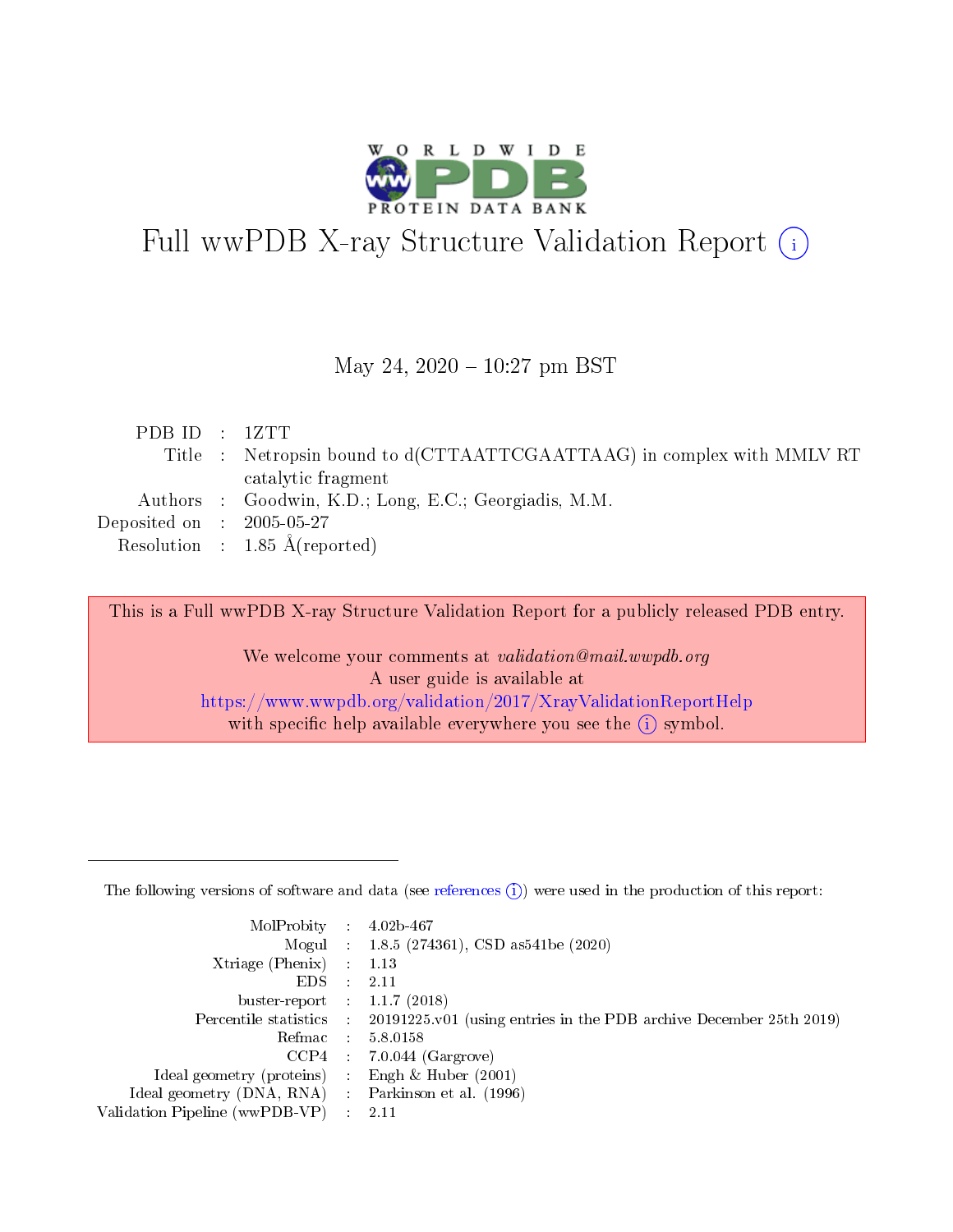## 1 [O](https://www.wwpdb.org/validation/2017/XrayValidationReportHelp#overall_quality)verall quality at a glance  $(i)$

The following experimental techniques were used to determine the structure: X-RAY DIFFRACTION

The reported resolution of this entry is 1.85 Å.

Percentile scores (ranging between 0-100) for global validation metrics of the entry are shown in the following graphic. The table shows the number of entries on which the scores are based.



| Metric                | Whole archive<br>$(\#\text{Entries})$ | Similar resolution<br>$(\#\text{Entries}, \text{resolution range}(\text{\AA}))$ |
|-----------------------|---------------------------------------|---------------------------------------------------------------------------------|
| Clashscore            | 141614                                | $2625(1.86-1.86)$                                                               |
| Ramachandran outliers | 138981                                | $2592(1.86-1.86)$                                                               |
| Sidechain outliers    | 138945                                | $2592(1.86-1.86)$                                                               |
| RSRZ outliers         | 127900                                | $2436(1.86-1.86)$                                                               |

The table below summarises the geometric issues observed across the polymeric chains and their fit to the electron density. The red, orange, yellow and green segments on the lower bar indicate the fraction of residues that contain outliers for  $\geq=3$ , 2, 1 and 0 types of geometric quality criteria respectively. A grey segment represents the fraction of residues that are not modelled. The numeric value for each fraction is indicated below the corresponding segment, with a dot representing fractions  $\epsilon = 5\%$  The upper red bar (where present) indicates the fraction of residues that have poor fit to the electron density. The numeric value is given above the bar.

|          | $\boxed{\text{Mol}}$ Chain   Length |     | Quality of chain |     |     |  |
|----------|-------------------------------------|-----|------------------|-----|-----|--|
|          |                                     |     | 100%             |     |     |  |
| $\Omega$ |                                     | 38% |                  | 63% |     |  |
|          | 255                                 | 9%  | 79%              |     | 18% |  |

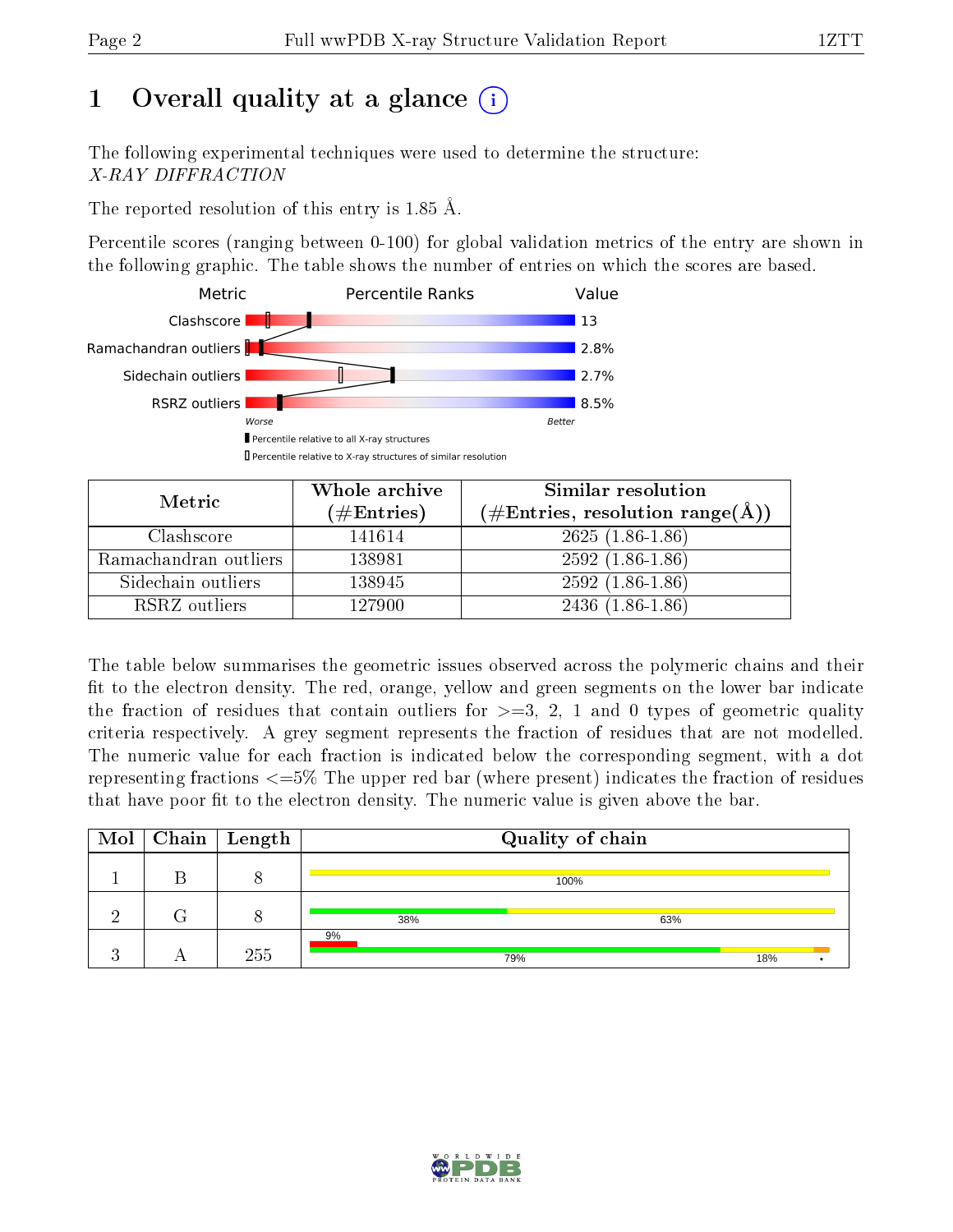# 2 Entry composition (i)

There are 5 unique types of molecules in this entry. The entry contains 2679 atoms, of which 0 are hydrogens and 0 are deuteriums.

In the tables below, the ZeroOcc column contains the number of atoms modelled with zero occupancy, the AltConf column contains the number of residues with at least one atom in alternate conformation and the Trace column contains the number of residues modelled with at most 2 atoms.

Molecule 1 is a DNA chain called 5'-D(\*CP\*TP\*TP\*AP\*AP\*TP\*TP\*C)-3'.

| Mol | $Chain   Residues$ |       | $\rm{Atoms}$ |    |  | $ZeroOcc \mid AltConf \mid Trace$ |  |
|-----|--------------------|-------|--------------|----|--|-----------------------------------|--|
|     |                    | Total | 78 24        | 48 |  |                                   |  |

Molecule 2 is a DNA chain called 5'-D(P\*GP\*AP\*AP\*TP\*TP\*AP\*AP\*G)-3'.

| Mol | $\mid$ Chain $\mid$ Residues |                  | Atoms |     | $\text{ZeroOcc} \mid \text{AltConf} \mid \text{Trace}$ |  |
|-----|------------------------------|------------------|-------|-----|--------------------------------------------------------|--|
| ↵   |                              | Total C N<br>168 | 80 34 | -46 |                                                        |  |

Molecule 3 is a protein called Reverse transcriptase.

| Mol | Chain   Residues |                         |      | $\rm{Atoms}$ |  | . ZeroOcc∣ | $\mid$ AltConf $\mid$ Trace $\mid$ |  |
|-----|------------------|-------------------------|------|--------------|--|------------|------------------------------------|--|
|     | 255              | $\rm Total$<br>$2041\,$ | 1311 | 356 367      |  |            |                                    |  |

• Molecule 4 is NETROPSIN (three-letter code: NT) (formula:  $C_{18}H_{26}N_{10}O_3$ ).



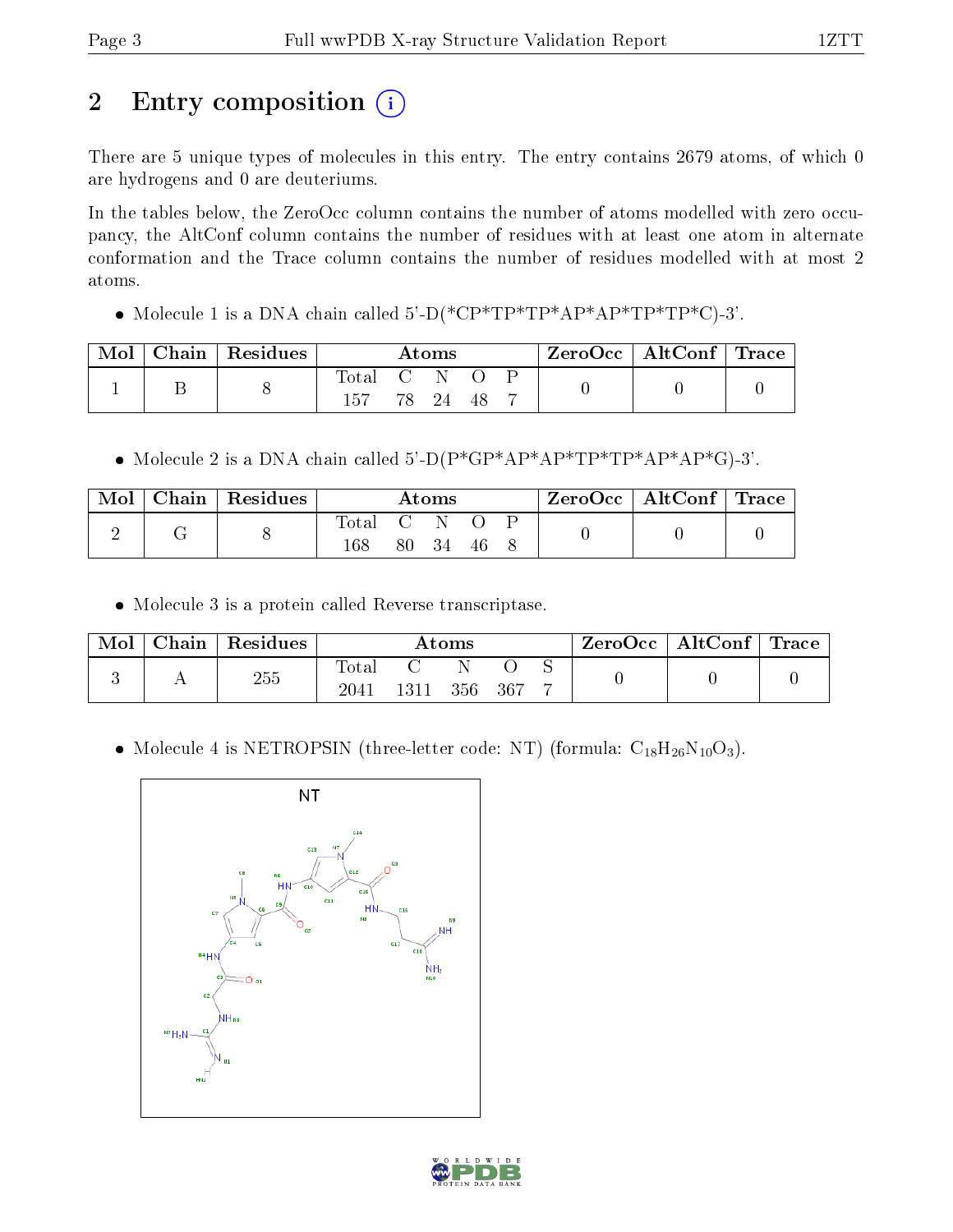| $\blacksquare$ Mol $\blacksquare$ | $\mid$ Chain $\mid$ Residues |           | Atoms |  | ZeroOcc   AltConf |  |
|-----------------------------------|------------------------------|-----------|-------|--|-------------------|--|
|                                   |                              | Total C N |       |  |                   |  |
|                                   |                              |           |       |  |                   |  |

 $\bullet\,$  Molecule 5 is water.

| Mol |   | Chain   Residues | Atoms                                   | ZeroOcc   AltConf |
|-----|---|------------------|-----------------------------------------|-------------------|
| 5   |   |                  | Total O                                 |                   |
| 5   | G | 13               | Total<br>13<br>13                       |                   |
|     |   | 262              | Total<br>$\left( \right)$<br>262<br>262 |                   |

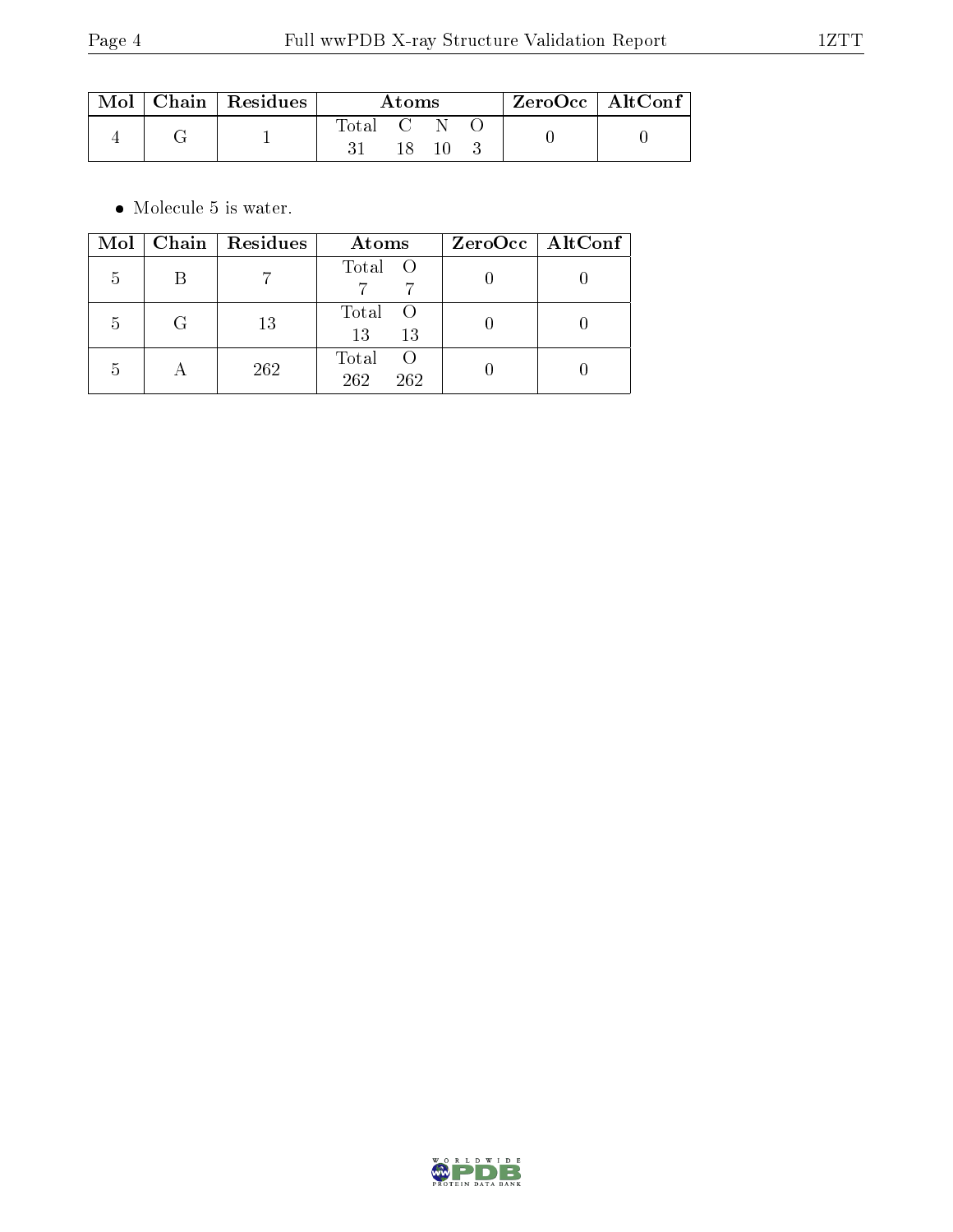$\frac{182}{2}$ 

## 3 Residue-property plots  $(i)$

These plots are drawn for all protein, RNA and DNA chains in the entry. The first graphic for a chain summarises the proportions of the various outlier classes displayed in the second graphic. The second graphic shows the sequence view annotated by issues in geometry and electron density. Residues are color-coded according to the number of geometric quality criteria for which they contain at least one outlier: green  $= 0$ , yellow  $= 1$ , orange  $= 2$  and red  $= 3$  or more. A red dot above a residue indicates a poor fit to the electron density (RSRZ  $> 2$ ). Stretches of 2 or more consecutive residues without any outlier are shown as a green connector. Residues present in the sample, but not in the model, are shown in grey.

• Molecule 1: 5'-D(\*CP\*TP\*TP\*AP\*AP\*TP\*TP\*C)-3'

| Chain B:                       | 100%                                                                                                                                                                                                                               |               |
|--------------------------------|------------------------------------------------------------------------------------------------------------------------------------------------------------------------------------------------------------------------------------|---------------|
| 8 4 8 2 3 4 5 6                |                                                                                                                                                                                                                                    |               |
|                                | • Molecule 2: 5'-D( $P*GP*AP*AP*TP*TP*AP*AP*AP*G$ )-3'                                                                                                                                                                             |               |
| Chain G:                       | 38%<br>63%                                                                                                                                                                                                                         |               |
| <mark>e a d d d d d a</mark> s |                                                                                                                                                                                                                                    |               |
|                                | • Molecule 3: Reverse transcriptase                                                                                                                                                                                                |               |
| Chain A:                       | 9%<br>79%                                                                                                                                                                                                                          | 18%           |
| $\overline{6}$                 | <b>P104</b><br>C105<br>T107<br>N107<br>K <sub>103</sub><br>$\frac{109}{20}$<br>111<br>$\overline{101}$<br><mark>ာရွှိ</mark> ခို့<br>큨<br>$\frac{3}{5}$<br><mark>ទទួនដីដីដីដីន</mark> ីទី <mark>ខ្ល</mark> ីឡី<br>g<br>g<br>S<br>¢ | 165<br>6<br>c |
| 206<br><b>D209</b><br>183      | L <sub>272</sub><br>K274<br>$\mathbf{N}$<br>Q23                                                                                                                                                                                    |               |

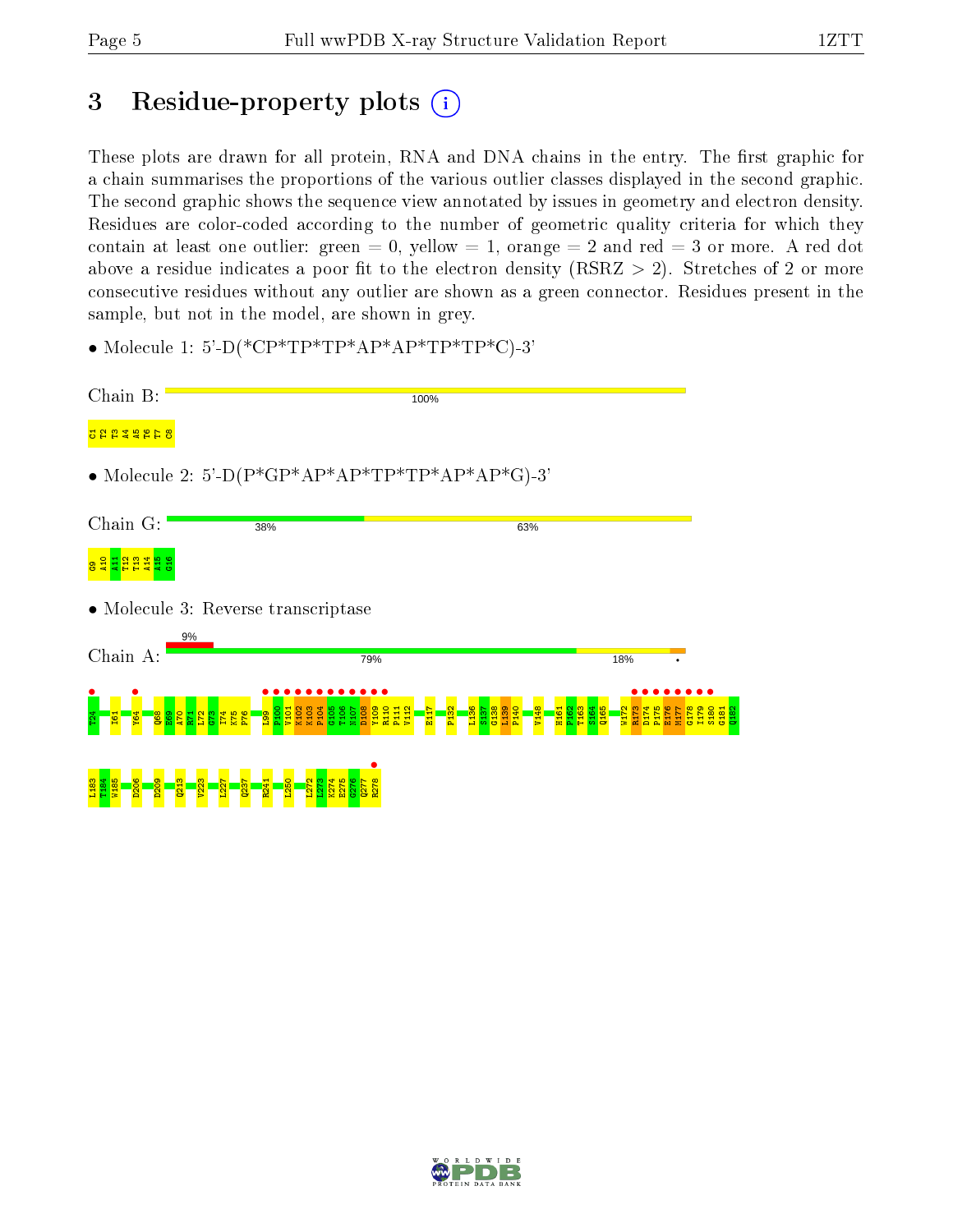## 4 Data and refinement statistics  $(i)$

| Property                                                         | Value                                               | Source     |
|------------------------------------------------------------------|-----------------------------------------------------|------------|
| Space group                                                      | P 21 21 2                                           | Depositor  |
| Cell constants                                                   | 145.61Å 46.81Å<br>54.57Å                            | Depositor  |
| a, b, c, $\alpha$ , $\beta$ , $\gamma$                           | $90.00^\circ$<br>$90.00^{\circ}$<br>$90.00^{\circ}$ |            |
| Resolution $(A)$                                                 | $35.50 - 1.85$                                      | Depositor  |
|                                                                  | $43.67 - 1.85$                                      | <b>EDS</b> |
| % Data completeness                                              | (Not available) $(35.50-1.85)$                      | Depositor  |
| (in resolution range)                                            | 94.9 (43.67-1.85)                                   | <b>EDS</b> |
| $R_{merge}$                                                      | (Not available)                                     | Depositor  |
| $\mathrm{R}_{sym}$                                               | (Not available)                                     | Depositor  |
| $\langle I/\sigma(I) \rangle^{-1}$                               | 2.72 (at $1.86\text{\AA}$ )                         | Xtriage    |
| Refinement program                                               | $CNS$ 1.0                                           | Depositor  |
| $R, R_{free}$                                                    | 0.246<br>0.220                                      | Depositor  |
|                                                                  | (Not available)<br>0.221                            | DCC        |
| $R_{free}$ test set                                              | No test flags present.                              | wwPDB-VP   |
| Wilson B-factor $(A^2)$                                          | 22.5                                                | Xtriage    |
| Anisotropy                                                       | 0.153                                               | Xtriage    |
| Bulk solvent $k_{sol}(\text{e}/\text{A}^3), B_{sol}(\text{A}^2)$ | $0.32$ , $45.6\,$                                   | <b>EDS</b> |
| L-test for twinning <sup>2</sup>                                 | $< L >$ = 0.49, $< L2$ > = 0.32                     | Xtriage    |
| Estimated twinning fraction                                      | No twinning to report.                              | Xtriage    |
| $F_o, F_c$ correlation                                           | 0.94                                                | <b>EDS</b> |
| Total number of atoms                                            | 2679                                                | wwPDB-VP   |
| Average B, all atoms $(A^2)$                                     | 28.0                                                | wwPDB-VP   |

Xtriage's analysis on translational NCS is as follows: The largest off-origin peak in the Patterson function is  $8.25\%$  of the height of the origin peak. No significant pseudotranslation is detected.

<sup>&</sup>lt;sup>2</sup>Theoretical values of  $\langle |L| \rangle$ ,  $\langle L^2 \rangle$  for acentric reflections are 0.5, 0.333 respectively for untwinned datasets, and 0.375, 0.2 for perfectly twinned datasets.



<span id="page-5-1"></span><span id="page-5-0"></span><sup>1</sup> Intensities estimated from amplitudes.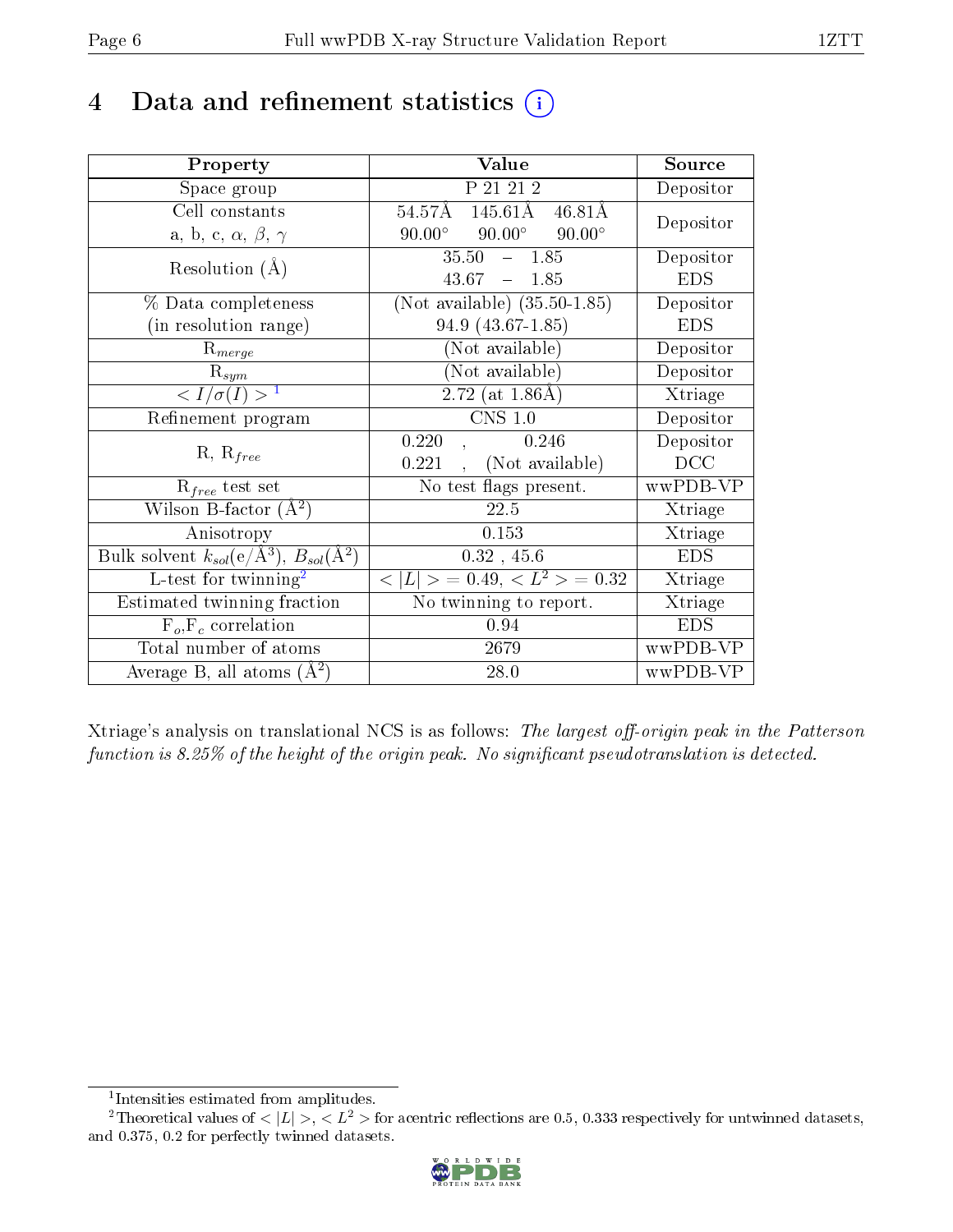## 5 Model quality  $(i)$

## 5.1 Standard geometry  $(i)$

Bond lengths and bond angles in the following residue types are not validated in this section: NT

The Z score for a bond length (or angle) is the number of standard deviations the observed value is removed from the expected value. A bond length (or angle) with  $|Z| > 5$  is considered an outlier worth inspection. RMSZ is the root-mean-square of all Z scores of the bond lengths (or angles).

| Mol | Chain |                            | Bond lengths    | Bond angles |                 |  |
|-----|-------|----------------------------|-----------------|-------------|-----------------|--|
|     |       | <b>RMSZ</b><br>$\# Z  > 5$ |                 | <b>RMSZ</b> | $\# Z  > 5$     |  |
| 1   | R     | 0.26                       | 0/174           | 0.68        | 0/266           |  |
| 2   | G     | 0.25                       | 0/189           | 0.68        | 0/290           |  |
| 3   |       | 0.30                       | 0/2097          | 0.60        | /2858           |  |
| AII | A 11  | 0.30                       | $^{\prime}2460$ | 0.62        | $^{\prime}3414$ |  |

There are no bond length outliers.

There are no bond angle outliers.

There are no chirality outliers.

There are no planarity outliers.

#### $5.2$  Too-close contacts  $(i)$

In the following table, the Non-H and H(model) columns list the number of non-hydrogen atoms and hydrogen atoms in the chain respectively. The H(added) column lists the number of hydrogen atoms added and optimized by MolProbity. The Clashes column lists the number of clashes within the asymmetric unit, whereas Symm-Clashes lists symmetry related clashes.

| Mol |   |      | $\mid$ Chain $\mid$ Non-H $\mid$ H(model) $\mid$ | $\mid$ H(added) |        | Clashes   Symm-Clashes |
|-----|---|------|--------------------------------------------------|-----------------|--------|------------------------|
|     |   | 157  |                                                  |                 |        |                        |
| 6)  | G | 168  |                                                  |                 |        |                        |
| ົ   | Α | 2041 |                                                  | 2056            | 46     |                        |
|     | G | 31   |                                                  | 25              |        |                        |
|     |   | 262  |                                                  |                 |        |                        |
|     |   |      |                                                  |                 |        |                        |
| h   | G | 13   |                                                  |                 |        |                        |
|     |   | 2679 |                                                  | 2266            | $60\,$ |                        |

The all-atom clashscore is defined as the number of clashes found per 1000 atoms (including hydrogen atoms). The all-atom clashscore for this structure is 13.

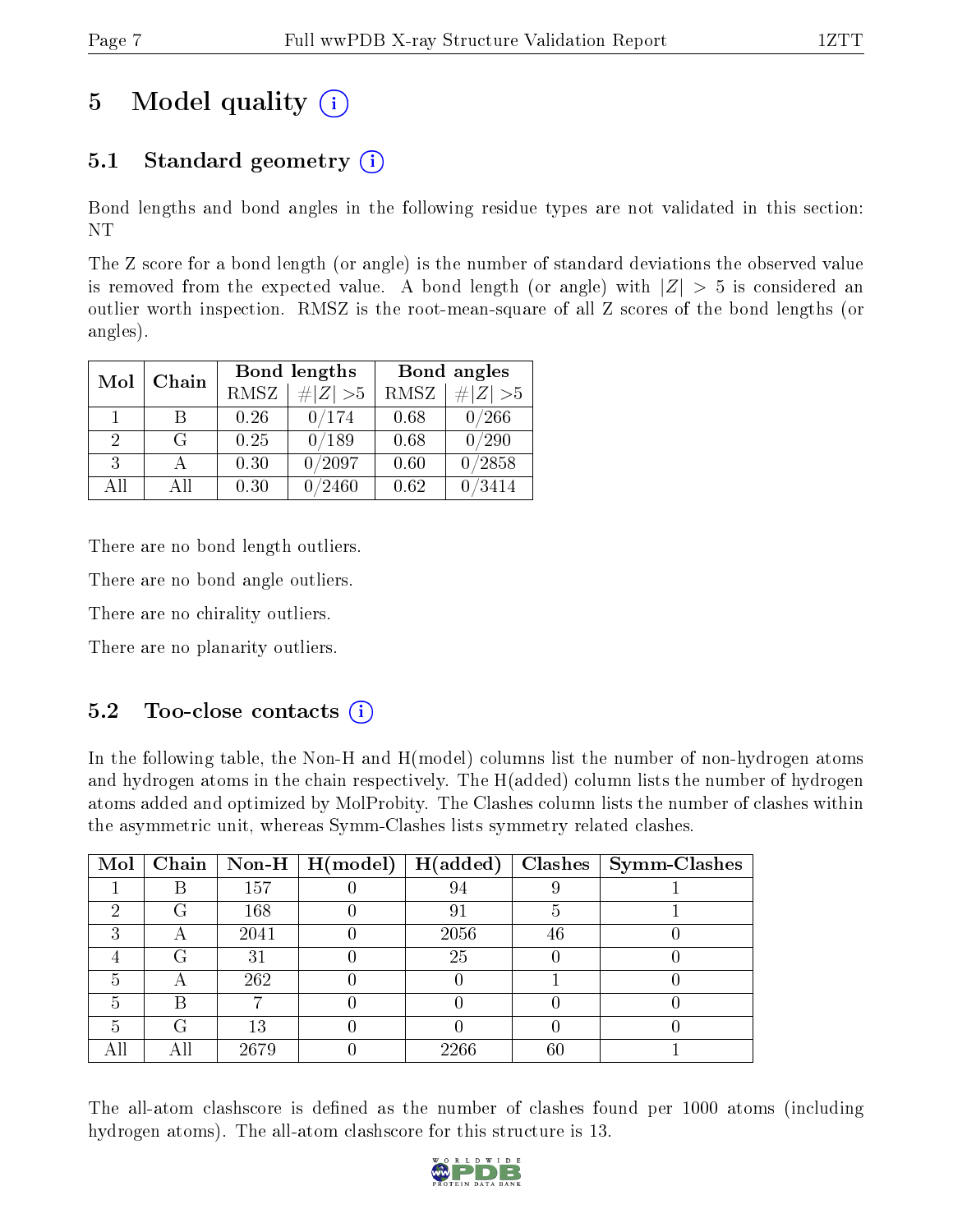|                                      |                              | Interatomic      | Clash         |  |  |
|--------------------------------------|------------------------------|------------------|---------------|--|--|
| Atom-1                               | Atom-2                       | distance $(\AA)$ | overlap $(A)$ |  |  |
| 1:B:6:DT:H2"                         | 1:B:7:DT:H5"                 | 1.39             | 1.02          |  |  |
| 3:A:173:ARG:HH11                     | 3:A:173:ARG:HB2              | $1.28\,$         | 0.97          |  |  |
| 1:B:7:DT:H2"                         | 1:B:8:DC:H5'                 | 1.45             | 0.95          |  |  |
| 3:A:103:LYS:HZ3                      | 3:A:103:LYS:H                | 1.17             | 0.89          |  |  |
| 3:A:74:ILE:HG23                      | 3:A:111:PRO:HG3              | 1.51             | 0.89          |  |  |
| 3:A:103:LYS:HB2                      | 3:A:104:PRO:HD3              | 1.54             | 0.88          |  |  |
| 1:B:6:DT:H2"                         | 1:B:7:DT:C5'                 | 2.07             | 0.84          |  |  |
| 1: B: 6: DT: C2'                     | 1:B:7:DT:H5"                 | 2.08             | 0.82          |  |  |
| 3:A:174:ASP:H                        | 3:A:178:GLY:HA3              | 1.45             | 0.80          |  |  |
| 1:B:3:DT:H2"                         | 1:B:4:DA:H5'                 | 1.72             | 0.72          |  |  |
| 3: A:68: GLN:O                       | 3:A:72:LEU:HD13              | 1.91             | 0.70          |  |  |
| 2:G:13:DT:H2"                        | 2:G:14:DA:H5'                | 1.72             | 0.69          |  |  |
| 3:A:173:ARG:NH1                      | 3:A:173:ARG:HB2              | 2.05             | 0.69          |  |  |
| 2:G:9:DG:H2"                         | 2:G:10:DA:CS                 | 2.29             | 0.67          |  |  |
| 3:A:61:ILE:HD11                      | 3:A:117:GLU:HG3              | 1.74             | 0.66          |  |  |
| 3:A:161:HIS:CD2                      | 3:A:163:THR:H                | 2.15             | 0.65          |  |  |
| 3:A:103:LYS:N                        | 3:A:103:LYS:HZ3              | 1.94             | 0.60          |  |  |
| 1:B:7:DT:H2"                         | 1:B:8:DC:C5'                 | 2.27             | 0.59          |  |  |
| 3:A:206:ASP:HB3                      | 3:A:250:LEU:HD13             | 1.86             | 0.58          |  |  |
| 3:A:103:LYS:NZ                       | 3:A:103:LYS:H                | 1.97             | 0.56          |  |  |
| $3:A:104: \overline{\text{PRO:HD2}}$ | 3:A:108:ASP:OD2              | 2.05             | 0.56          |  |  |
| 3:A:272:LEU:H                        | 3:A:278:ARG:HH11             | 1.52             | 0.56          |  |  |
| 2:G:12:DT:H2"                        | 2:G:13:DT:H5'                | 1.87             | 0.56          |  |  |
| 3:A:179:ILE:HG21                     | 3:A:183:LEU:HD21             | 1.87             | 0.56          |  |  |
| 3:A:161:HIS:HD2                      | 3:A:163:THR:H                | 1.53             | 0.55          |  |  |
| 2:G:12:DT:H2"                        | 2:G:13:DT:C5'                | 2.37             | 0.55          |  |  |
| 3:A:138:GLY:O                        | 3:A:140:PRO:HD3              | 2.07             | 0.54          |  |  |
| 3:A:101:VAL:HG12                     | 3: A: 103: LYS: NZ           | 2.24             | 0.53          |  |  |
| 3:A:227:LEU:C                        | 3:A:227:LEU:HD13             | 2.30             | 0.52          |  |  |
| 3:A:173:ARG:HG3                      | 3:A:174:ASP:N                | 2.24             | 0.51          |  |  |
| 3:A:209:ASP:O                        | 3:A:213:GLN:HG2              | 2.11             | 0.51          |  |  |
| 3:A:148:VAL:HG22                     | 3:A:227:LEU:HD23             | 1.91             | 0.51          |  |  |
| 3:A:277:GLN:O                        | $3:A:278:ARG:\overline{HB2}$ | 2.12             | 0.49          |  |  |
| 3:A:174:ASP:N                        | 3:A:178:GLY:HA3              | 2.22             | 0.48          |  |  |
| 3:A:173:ARG:HH11                     | 3:A:173:ARG:CB               | 2.14             | 0.48          |  |  |
| 3: A:274: LYS: HG2                   | 3:A:275:GLU:HG3              | 1.96             | 0.48          |  |  |
| 3:A:237:GLN:O                        | 3:A:241:ARG:HG3              | 2.14             | 0.47          |  |  |
| $3:A:75:LY\overline{S:HB3}$          | 3:A:76:PRO:HD3               | 1.95             | 0.47          |  |  |
| 3:A:174:ASP:O                        | 3:A:176:GLU:N                | 2.48             | 0.47          |  |  |
| 3:A:139:LEU:HD22                     | 5:A:516:HOH:O                | 2.12             | 0.47          |  |  |

All (60) close contacts within the same asymmetric unit are listed below, sorted by their clash magnitude.

Continued on next page...

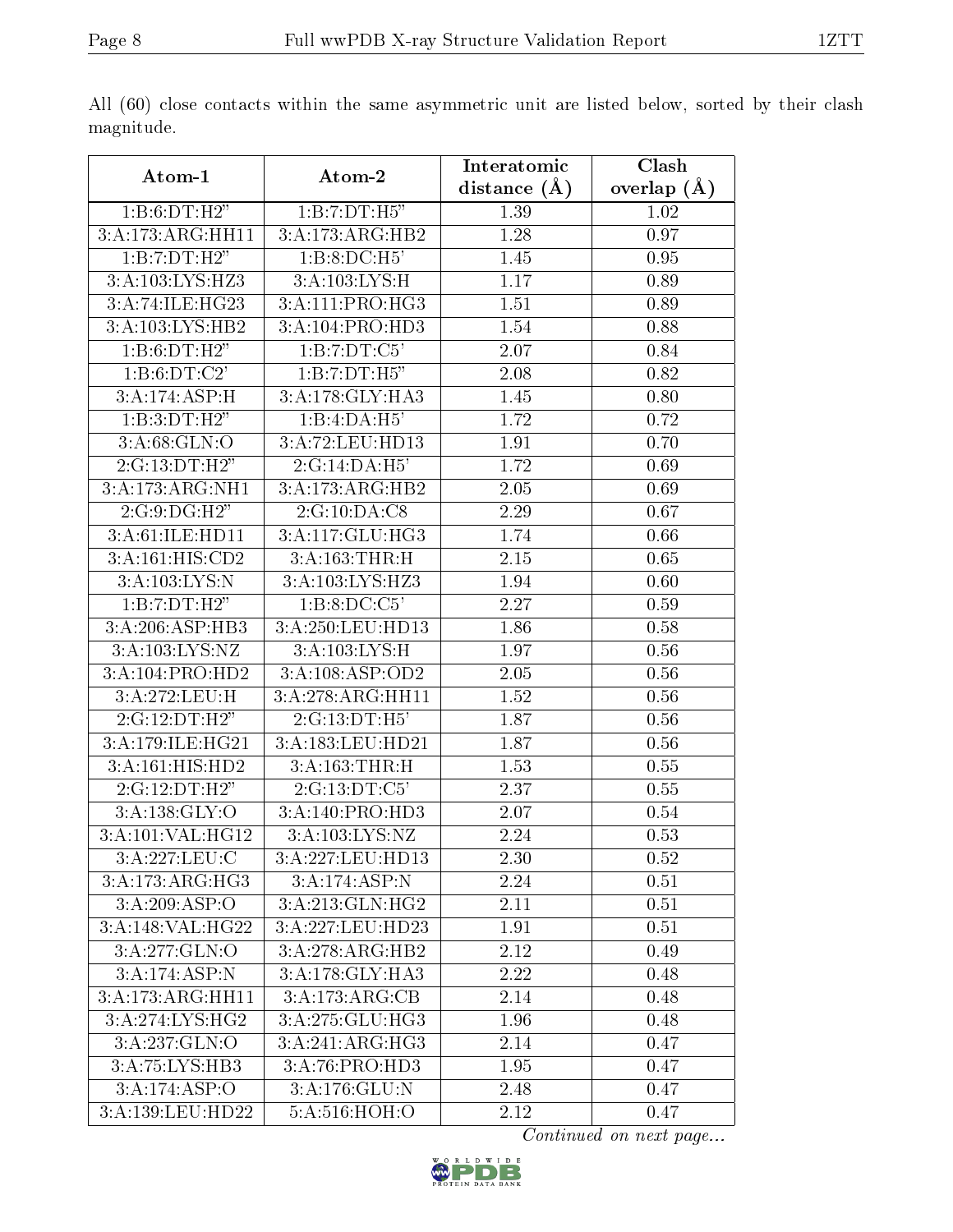| Atom-1                      | Atom-2                      | Interatomic      | Clash         |
|-----------------------------|-----------------------------|------------------|---------------|
|                             |                             | distance $(\AA)$ | overlap $(A)$ |
| 3:A:103:LYS:HB2             | 3:A:104:PRO:CD              | 2.34             | 0.46          |
| 2:G:13:DT:H2"               | 2:G:14:DA:C5'               | 2.43             | 0.46          |
| 3:A:213:GLN:HA              | 3:A:213:GLN:NE2             | 2.30             | 0.46          |
| 3:A:179:ILE:N               | 3:A:179:ILE:HD12            | 2.31             | 0.45          |
| 1:B:1:DC:H2'                | 1:B:2:DT:H72                | 1.99             | 0.45          |
| 1:B:7:DT:C2'                | 1:B:8:DC:H5'                | 2.31             | 0.44          |
| 3:A:101:VAL:HG21            | 3:A:112:VAL:HG21            | 2.00             | 0.44          |
| 3:A:172:TRP:CD1             | 3:A:179:ILE:HD13            | 2.53             | 0.44          |
| 3:A:179:ILE:HD12            | 3:A:179:ILE:H               | 1.81             | 0.43          |
| 3:A:132:PRO:O               | 3:A:136:LEU:HD23            | 2.19             | 0.43          |
| 3:A:165:GLN:HG2             | 3: A: 185: TRP:O            | 2.20             | 0.42          |
| 3:A:102:LYS:O               | 3:A:103:LYS:C               | 2.57             | 0.42          |
| 3:A:176:GLU:HB2             | 3:A:177:MET:H               | $1.57\,$         | 0.42          |
| 3:A:103:LYS:H <sub>D3</sub> | $3:A:110:ARG:\overline{CZ}$ | 2.51             | 0.41          |
| 3:A:101:VAL:HG12            | 3:A:102:LYS:N               | 2.36             | 0.41          |
| 3:A:70:ALA:HA               | 3:A:109:TYR:CE2             | 2.56             | 0.40          |
| 3:A:213:GLN:HA              | 3:A:213:GLN:HE21            | 1.85             | 0.40          |
| 3:A:179:ILE:CG2             | 3:A:180:SER:N               | 2.85             | 0.40          |
| 1:B:5:DA:H2"                | 1:B:6:DT:H5'                | 2.02             | 0.40          |
| 3:A:179:ILE:H               | 3:A:179:ILE:CD1             | 2.34             | 0.40          |

Continued from previous page...

All (1) symmetry-related close contacts are listed below. The label for Atom-2 includes the symmetry operator and encoded unit-cell translations to be applied.

| Atom-1       | Atom-2                  | Interatomic<br>distance $(A)$ | <b>Clash</b><br>overlap $(A)$ |  |
|--------------|-------------------------|-------------------------------|-------------------------------|--|
| 1:B:8:DC:O3' | $2:G:9:DG:P[2]$<br>765I | $.60\,$                       | .60                           |  |

### 5.3 Torsion angles (i)

#### 5.3.1 Protein backbone (i)

In the following table, the Percentiles column shows the percent Ramachandran outliers of the chain as a percentile score with respect to all X-ray entries followed by that with respect to entries of similar resolution.

The Analysed column shows the number of residues for which the backbone conformation was analysed, and the total number of residues.

| Mol   Chain | Analysed                                           |  | Favoured   Allowed   Outliers   Percentiles |  |
|-------------|----------------------------------------------------|--|---------------------------------------------|--|
|             | $253/255 (99\%)$   236 (93\%)   10 (4\%)   7 (3\%) |  | $\boxed{5}$ 0                               |  |

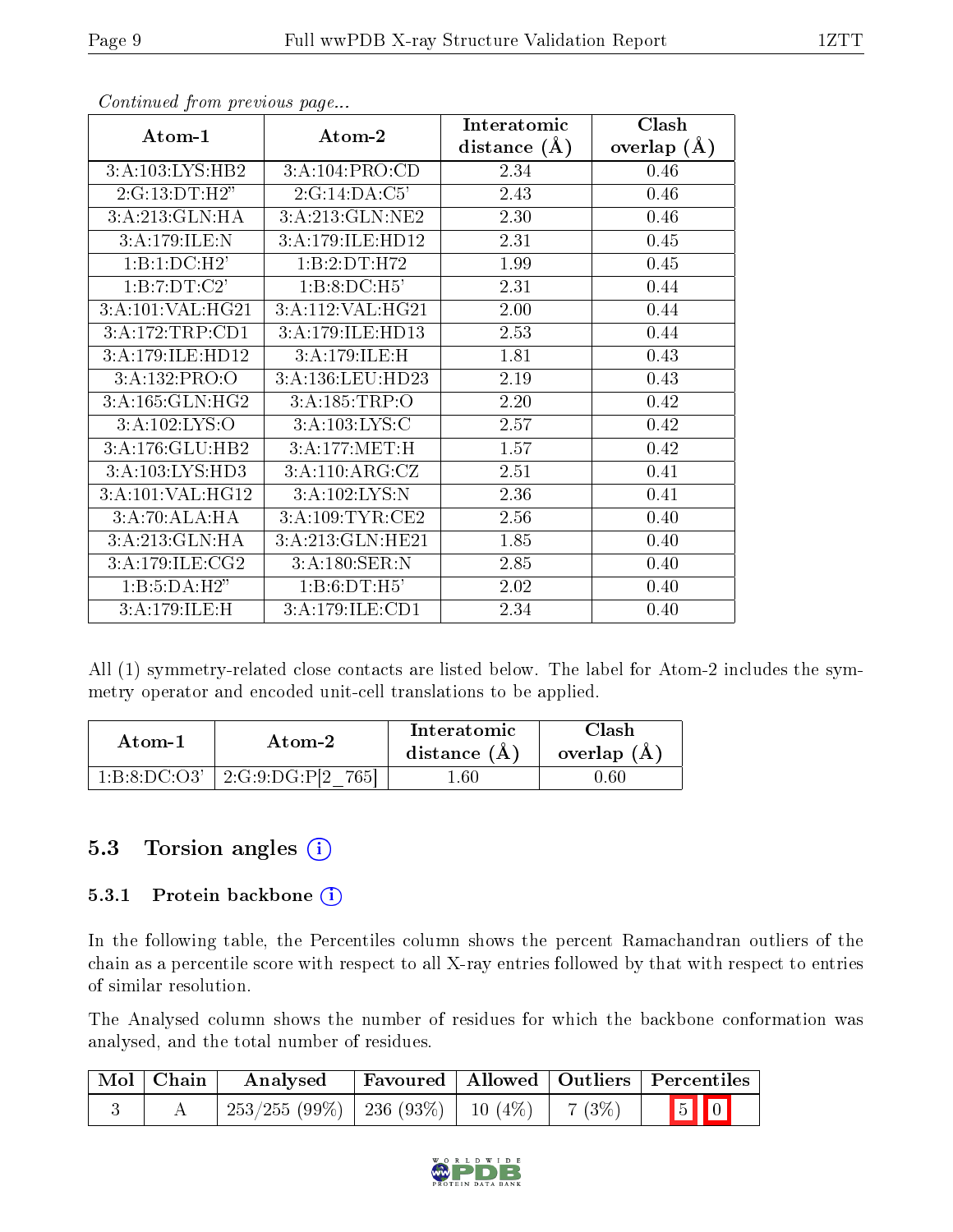All (7) Ramachandran outliers are listed below:

| Mol | Chain | Res | Type       |
|-----|-------|-----|------------|
| 3   |       | 102 | <b>LYS</b> |
| 3   |       | 104 | PRO        |
| 3   |       | 108 | ASP        |
| 3   |       | 223 | VAL        |
| 3   |       | 103 | <b>LYS</b> |
| 3   |       | 181 | <b>GLY</b> |
| 3   |       | 175 | <b>PRO</b> |

#### 5.3.2 Protein sidechains  $(i)$

In the following table, the Percentiles column shows the percent sidechain outliers of the chain as a percentile score with respect to all X-ray entries followed by that with respect to entries of similar resolution.

The Analysed column shows the number of residues for which the sidechain conformation was analysed, and the total number of residues.

| $Mol$   Chain | Analysed                       |          | Rotameric   Outliers   Percentiles |  |
|---------------|--------------------------------|----------|------------------------------------|--|
|               | $224/224$ (100\%)   218 (97\%) | 6 $(3%)$ | 29                                 |  |

All (6) residues with a non-rotameric sidechain are listed below:

| Mol | Chain | Res | Type       |
|-----|-------|-----|------------|
| 3   |       | 64  | <b>TYR</b> |
| 3   |       | 99  | LEU        |
| 3   |       | 139 | LEU        |
| 3   |       | 173 | $\rm{ARG}$ |
| 3   |       | 176 | <b>GLU</b> |
|     |       | 177 | MET        |

Some sidechains can be flipped to improve hydrogen bonding and reduce clashes. All (7) such sidechains are listed below:

| Mol | Chain        | Res | <b>Type</b> |
|-----|--------------|-----|-------------|
| 3   |              | 68  | <b>GLN</b>  |
| 3   |              | 84  | <b>GLN</b>  |
| 3   |              | 144 | <b>GLN</b>  |
| 3   | $\mathsf{A}$ | 161 | <b>HIS</b>  |
| 3   |              | 213 | <b>GLN</b>  |
| 3   |              | 237 | <b>GLN</b>  |
| २   |              | 245 | GL N        |

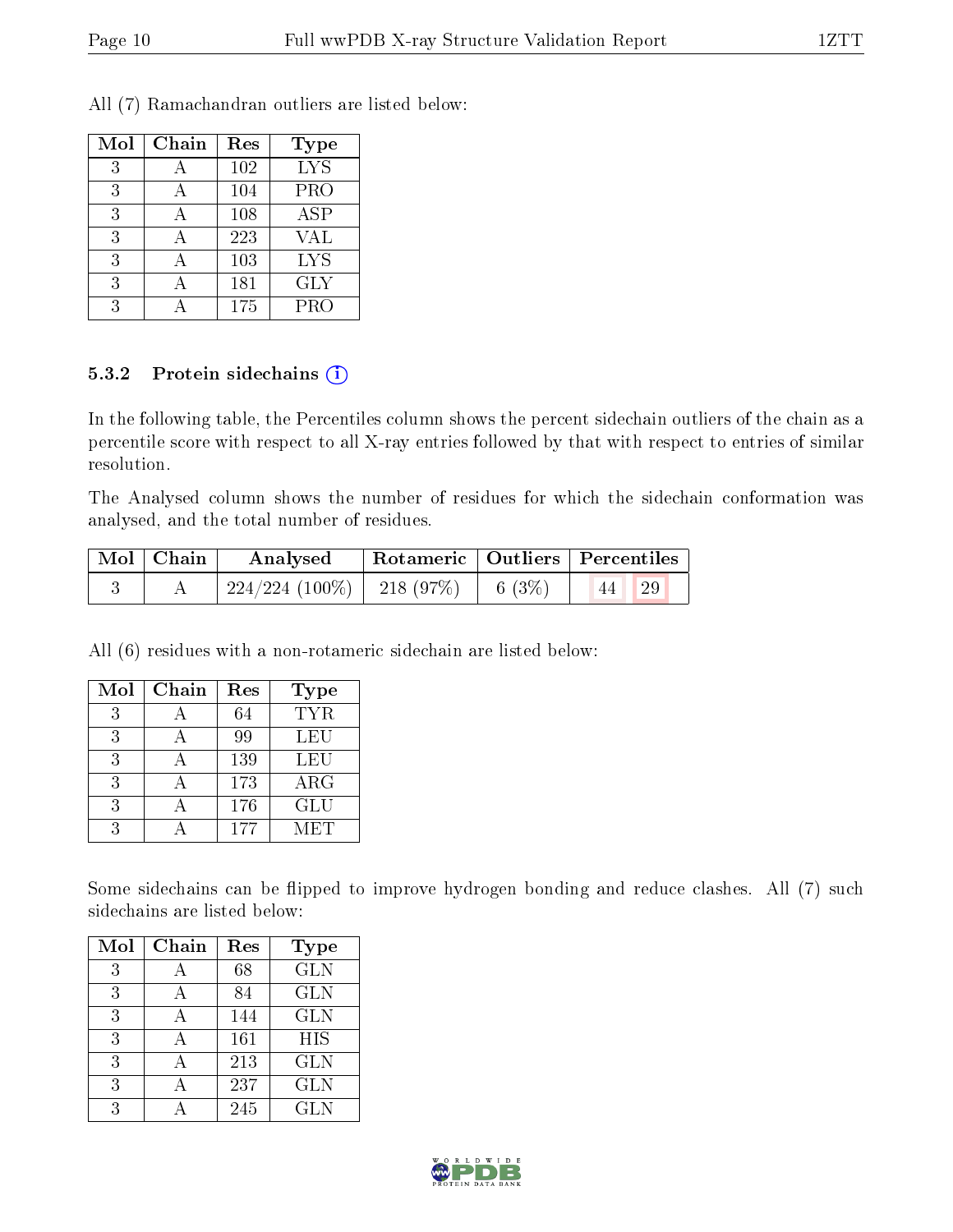#### $5.3.3$  RNA  $(i)$

There are no RNA molecules in this entry.

#### 5.4 Non-standard residues in protein, DNA, RNA chains (i)

There are no non-standard protein/DNA/RNA residues in this entry.

#### 5.5 Carbohydrates (i)

There are no carbohydrates in this entry.

#### 5.6 Ligand geometry  $(i)$

1 ligand is modelled in this entry.

In the following table, the Counts columns list the number of bonds (or angles) for which Mogul statistics could be retrieved, the number of bonds (or angles) that are observed in the model and the number of bonds (or angles) that are defined in the Chemical Component Dictionary. The Link column lists molecule types, if any, to which the group is linked. The Z score for a bond length (or angle) is the number of standard deviations the observed value is removed from the expected value. A bond length (or angle) with  $|Z| > 2$  is considered an outlier worth inspection. RMSZ is the root-mean-square of all Z scores of the bond lengths (or angles).

| Mol | $Type   Chain  $ |                  | Link                     |          | Bond lengths |                      |          | Bond angles |                                     |  |
|-----|------------------|------------------|--------------------------|----------|--------------|----------------------|----------|-------------|-------------------------------------|--|
|     |                  | $^{\dagger}$ Res |                          | Counts-  |              | $ RMSZ $ # $ Z  > 2$ | Counts   | RMSZ        | $ #Z  > 2$                          |  |
|     |                  | 301              | $\overline{\phantom{a}}$ | 30,32,32 | 2.09         | $12(40\%)$           | 26,44,44 | 1.28        | $\mid$ 4 $\left(15\%\right)$ $\mid$ |  |

In the following table, the Chirals column lists the number of chiral outliers, the number of chiral centers analysed, the number of these observed in the model and the number defined in the Chemical Component Dictionary. Similar counts are reported in the Torsion and Rings columns. '-' means no outliers of that kind were identified.

|  |  |        | Mol   Type   Chain   Res   Link   Chirals   Torsions | Rings |
|--|--|--------|------------------------------------------------------|-------|
|  |  | $\sim$ | $\mid 0/16/27/27 \mid 0/2/2/2$                       |       |

All (12) bond length outliers are listed below:

| Mol | Chain | ${\rm Res}$ | Type | Atoms     | Z.   | $\Box$ Observed(A) | Ideal(A) |
|-----|-------|-------------|------|-----------|------|--------------------|----------|
|     |       | 301         | NT   | $C7-C4$   | 4.58 | $1.43\,$           | 1.38     |
|     |       | 301         | NТ   | C9-N6     | 3.84 | 1.46               | 1.35     |
|     |       | 301         | NТ   | $C15-N8$  | 3.43 | 1.41               | 1.33     |
|     |       | 301         | NТ   | $C11-C12$ | 3.31 | .43                | $1.39\,$ |

Continued on next page...

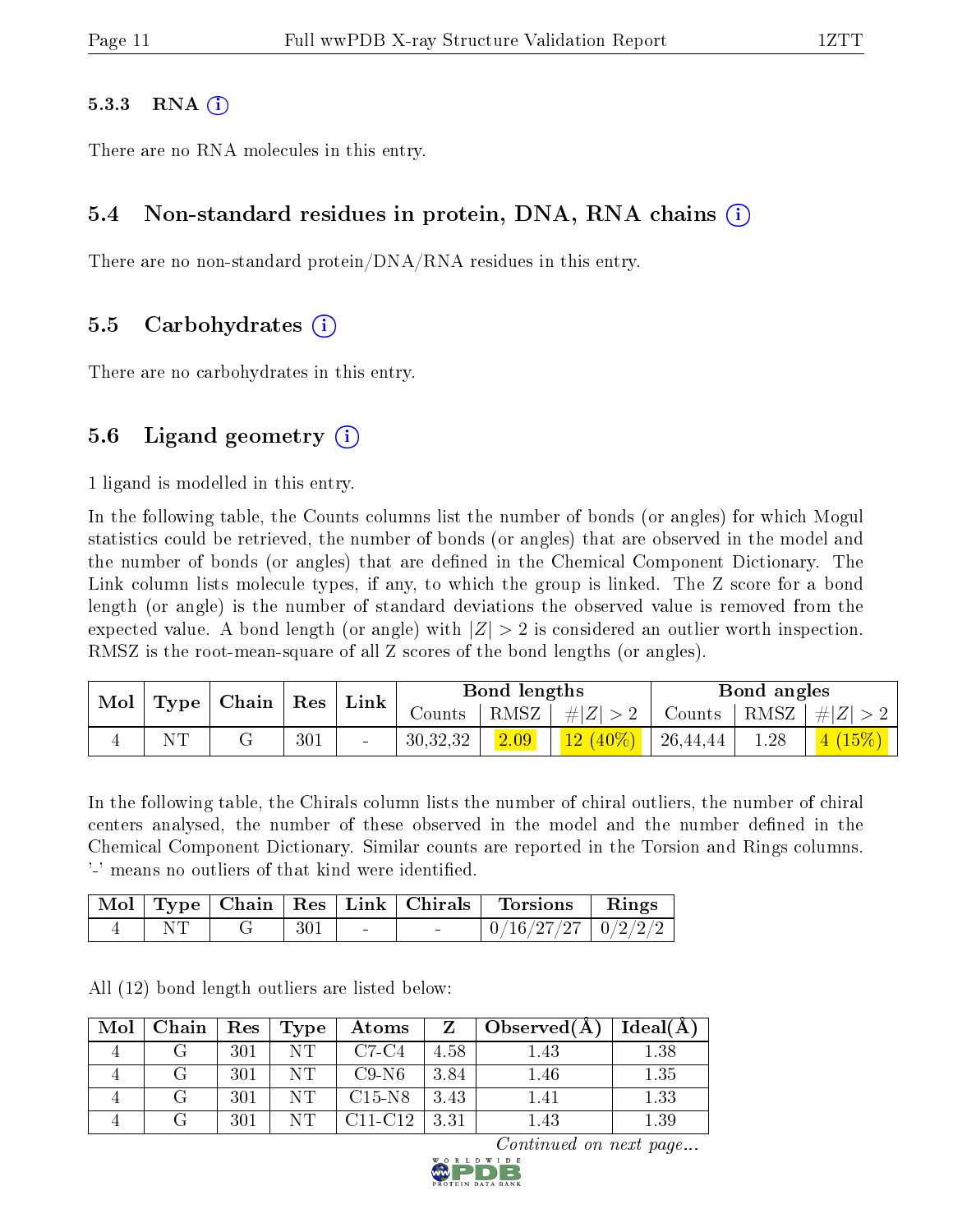| Mol | Chain | Res | Type      | Atoms     | Z    | Observed $(A$ | $Ideal(\AA)$ |
|-----|-------|-----|-----------|-----------|------|---------------|--------------|
| 4   | G     | 301 | NT        | $C17-C18$ | 3.13 | 1.54          | 1.50         |
| 4   | G     | 301 | <b>NT</b> | $C5-C4$   | 2.87 | 1.42          | 1.39         |
| 4   | G     | 301 | NT        | $C3-N4$   | 2.81 | 1.41          | 1.35         |
| 4   | G     | 301 | NT        | $C13-C10$ | 2.71 | 1.41          | 1.38         |
| 4   | G     | 301 | NT        | $C18-N9$  | 2.70 | 1.35          | 1.27         |
| 4   | G     | 301 | NT        | $C6-N5$   | 2.19 | 1.41          | 1.36         |
| 4   | G     | 301 | NT        | $C1-N3$   | 2.15 | 1.37          | 1.33         |
| 4   | G     | 301 | NT        | $C5-C6$   | 2.06 | 1.41          | 1.39         |

Continued from previous page...

All (4) bond angle outliers are listed below:

| Mol | Chain | $\operatorname{Res}% \left( \mathcal{N}\right) \equiv\operatorname{Res}(\mathcal{N}_{0})\cap\mathcal{N}_{1}$ | Type | Atoms         |         | Observed $(^\circ)$ | $Ideal(^o)$ |
|-----|-------|--------------------------------------------------------------------------------------------------------------|------|---------------|---------|---------------------|-------------|
|     |       | 301                                                                                                          | NT.  | $C13-N7-C12$  | $-2.53$ | 105.97              | 108.65      |
|     |       | 301                                                                                                          | NT.  | O3-C15-N8     | $-2.35$ | 117.92              | 122.61      |
|     |       | 301                                                                                                          | NТ   | $O1-C3-C2$    | 2.35    | 125.60              | 120.75      |
|     |       | 301                                                                                                          | NT   | $C13-C10-C11$ | $-2.19$ | 104.98              | 106.05      |

There are no chirality outliers.

There are no torsion outliers.

There are no ring outliers.

No monomer is involved in short contacts.

The following is a two-dimensional graphical depiction of Mogul quality analysis of bond lengths, bond angles, torsion angles, and ring geometry for all instances of the Ligand of Interest. In addition, ligands with molecular weight > 250 and outliers as shown on the validation Tables will also be included. For torsion angles, if less then 5% of the Mogul distribution of torsion angles is within 10 degrees of the torsion angle in question, then that torsion angle is considered an outlier. Any bond that is central to one or more torsion angles identified as an outlier by Mogul will be highlighted in the graph. For rings, the root-mean-square deviation (RMSD) between the ring in question and similar rings identified by Mogul is calculated over all ring torsion angles. If the average RMSD is greater than 60 degrees and the minimal RMSD between the ring in question and any Mogul-identified rings is also greater than 60 degrees, then that ring is considered an outlier. The outliers are highlighted in purple. The color gray indicates Mogul did not find sufficient equivalents in the CSD to analyse the geometry.

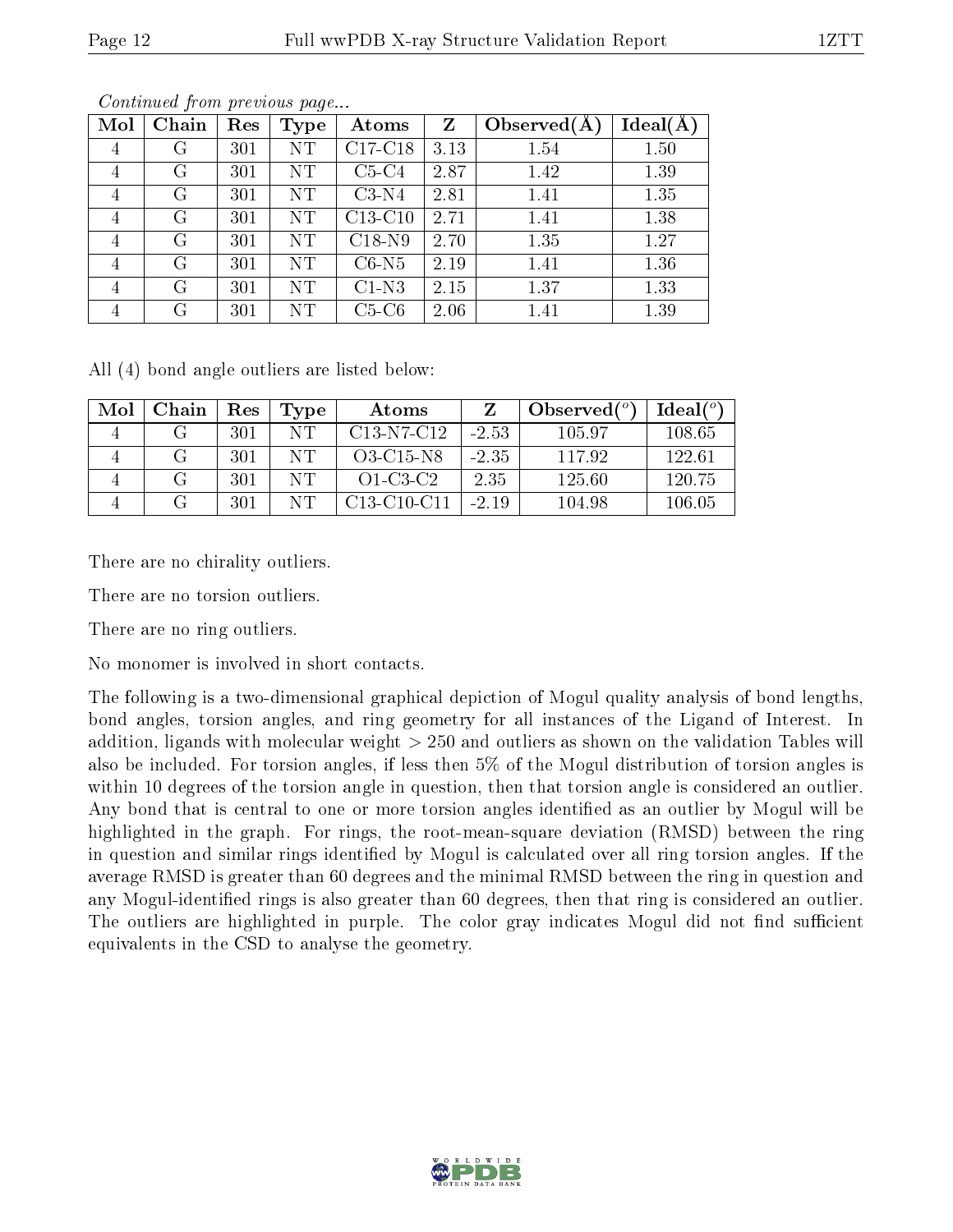

### 5.7 [O](https://www.wwpdb.org/validation/2017/XrayValidationReportHelp#nonstandard_residues_and_ligands)ther polymers (i)

There are no such residues in this entry.

### 5.8 Polymer linkage issues (i)

There are no chain breaks in this entry.

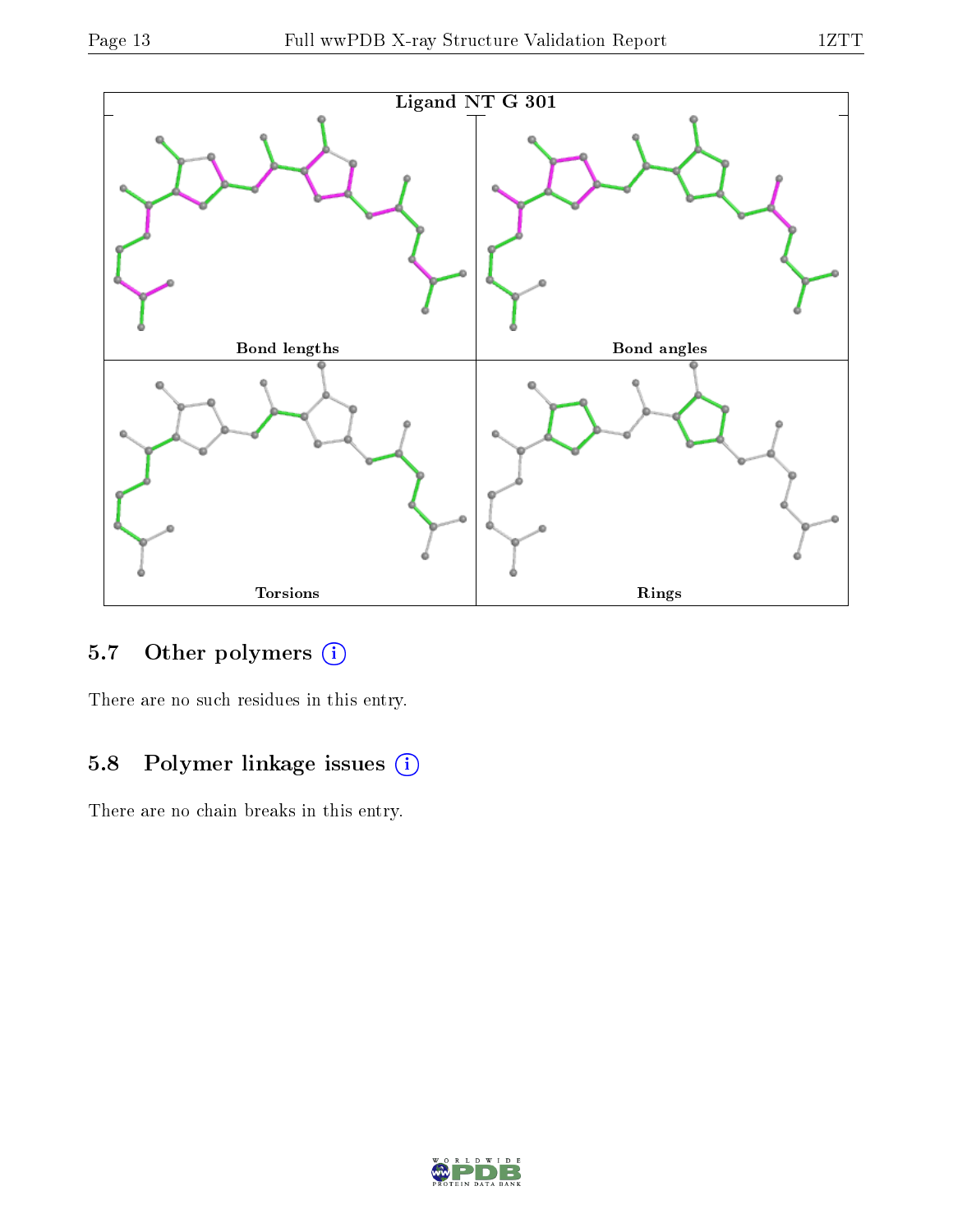## 6 Fit of model and data  $(i)$

### 6.1 Protein, DNA and RNA chains  $(i)$

In the following table, the column labelled  $#RSRZ> 2'$  contains the number (and percentage) of RSRZ outliers, followed by percent RSRZ outliers for the chain as percentile scores relative to all X-ray entries and entries of similar resolution. The OWAB column contains the minimum, median,  $95<sup>th</sup>$  percentile and maximum values of the occupancy-weighted average B-factor per residue. The column labelled ' $Q< 0.9$ ' lists the number of (and percentage) of residues with an average occupancy less than 0.9.

| Mol | Chain | Analysed         | ${ <\hspace{-1.5pt}{\mathrm{RSRZ}} \hspace{-1.5pt}>}$ | $\#\text{RSRZ}\text{>2}$          | $\rm_OWAB(A^{2})$ | $Q<$ 0.9 |
|-----|-------|------------------|-------------------------------------------------------|-----------------------------------|-------------------|----------|
|     |       | $8/8$ (100\%)    | 0.15                                                  | $\overline{100}$<br> 100          | 37, 42, 47, 51    |          |
|     | G.    | $8/8$ (100\%)    | 0.13                                                  | 100 <sub>1</sub>                  | 23, 37, 44, 49    |          |
| 3   |       | $255/255(100\%)$ | 0.63                                                  | $\vert\vert\,9\,\vert$<br>23 (9%) | 12, 22, 63, 87    |          |
| All | All   | $271/271(100\%)$ | 0.60                                                  | $23(8\%)$<br>10                   | 12, 22, 61, 87    |          |

All (23) RSRZ outliers are listed below:

| Mol            | Chain              | <b>Type</b><br>Res |                         | <b>RSRZ</b>      |  |
|----------------|--------------------|--------------------|-------------------------|------------------|--|
| 3              | A                  | 105                | <b>GLY</b>              | 11.2             |  |
| $\overline{3}$ | $\overline{A}$     | 179                | ILE                     | 10.5             |  |
| $\overline{3}$ | $\overline{\rm A}$ | 177                | <b>MET</b>              | 9.8              |  |
| $\overline{3}$ | $\overline{\rm A}$ | 178                | $\overline{\text{GLY}}$ | 8.9              |  |
| $\overline{3}$ | $\overline{\rm A}$ | 107                | <b>ASN</b>              | 8.5              |  |
| $\overline{3}$ | $\overline{A}$     | $\overline{103}$   | $\overline{\text{LYS}}$ | 8.0              |  |
| $\overline{3}$ | $\overline{\rm A}$ | 104                | $PR\overline{O}$        | 7.5              |  |
| $\overline{3}$ | $\overline{\rm A}$ | 180                | SER                     | 7.1              |  |
| $\overline{3}$ | $\overline{\rm A}$ | 102                | $\overline{\text{LYS}}$ | 6.2              |  |
| $\overline{3}$ | $\overline{\rm A}$ | 175                | PRO                     | 6.0              |  |
| $\overline{3}$ | $\overline{\rm A}$ | 101                | <b>VAL</b>              | $\overline{5.6}$ |  |
| $\overline{3}$ | $\boldsymbol{A}$   | 106                | THR                     | $5.6\,$          |  |
| $\overline{3}$ | $\overline{\rm A}$ | 108                | $\overline{\text{ASP}}$ | $5.5\,$          |  |
| $\overline{3}$ | $\overline{\rm A}$ | 174                | $\overline{\text{ASP}}$ | 4.3              |  |
| $\overline{3}$ | $\overline{\rm A}$ | 100                | PRO                     | $\overline{4.2}$ |  |
| $\overline{3}$ | $\overline{A}$     | 173                | $\rm{ARG}$              | $\overline{3.4}$ |  |
| $\overline{3}$ | $\overline{\rm A}$ | 176                | GLU                     | 3.4              |  |
| $\overline{3}$ | $\overline{A}$     | 64                 | <b>TYR</b>              | $\overline{3.3}$ |  |
| 3              | $\overline{\rm A}$ | 109                | <b>TYR</b>              | 3.1              |  |
| $\overline{3}$ | $\overline{\rm A}$ | 110                | $\rm{ARG}$              | 3.1              |  |
| $\overline{3}$ | $\overline{\rm A}$ | 278                | $\rm{ARG}$              | $2.9\,$          |  |
| $\overline{3}$ | $\overline{\rm A}$ | 99                 | <b>LEU</b>              | 2.6              |  |
| $\overline{3}$ | A                  | 24                 | THR                     | $\overline{2.5}$ |  |

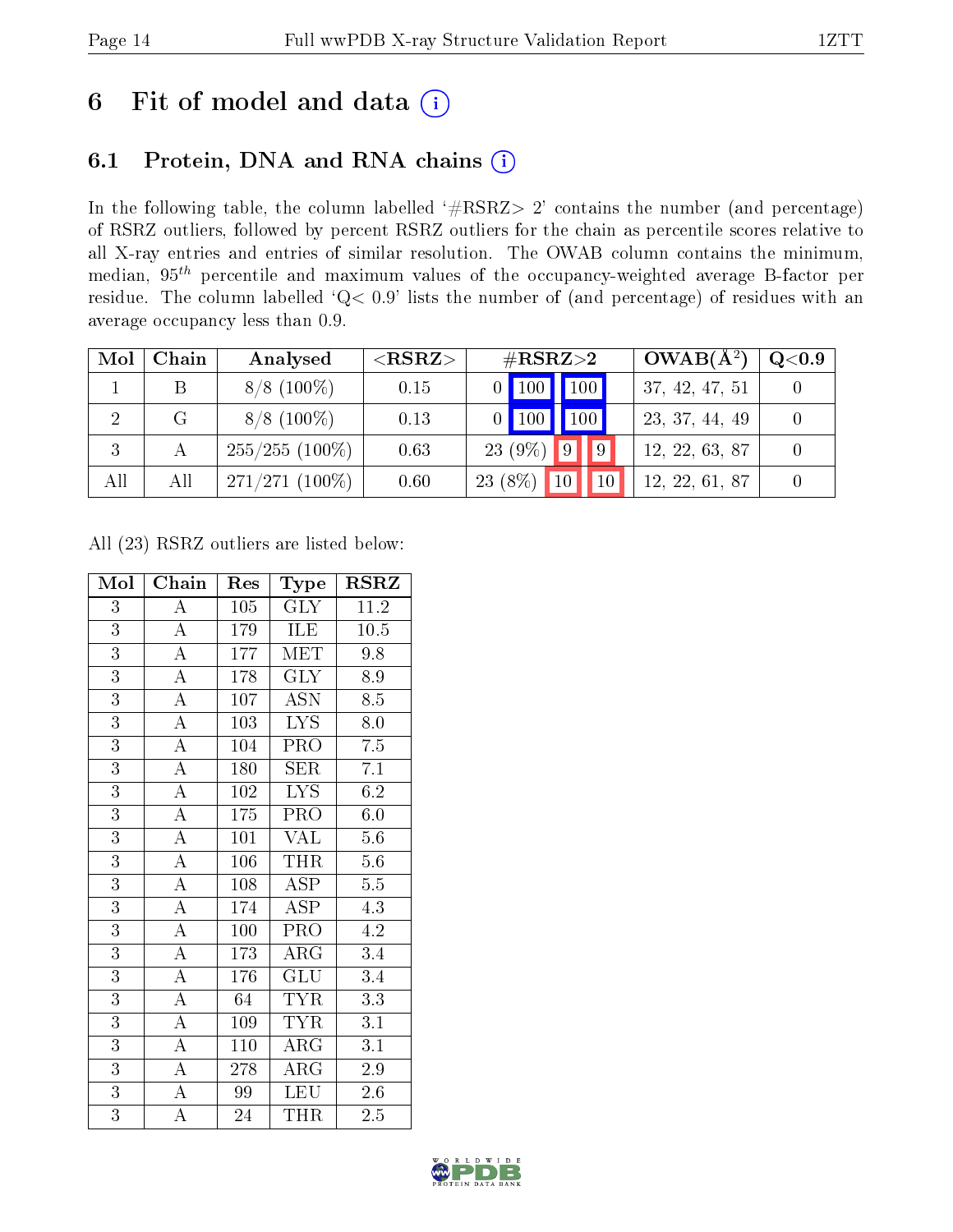### 6.2 Non-standard residues in protein, DNA, RNA chains (i)

There are no non-standard protein/DNA/RNA residues in this entry.

#### 6.3 Carbohydrates  $(i)$

There are no carbohydrates in this entry.

### 6.4 Ligands  $(i)$

In the following table, the Atoms column lists the number of modelled atoms in the group and the number defined in the chemical component dictionary. The B-factors column lists the minimum, median,  $95<sup>th</sup>$  percentile and maximum values of B factors of atoms in the group. The column labelled  $Q < 0.9$ ' lists the number of atoms with occupancy less than 0.9.

|  |  |                            |  | $\begin{array}{ c c c c c }\hline \text{Mol} & \text{Type} & \text{Chain} & \text{Res} & \text{Atoms} & \text{RSCC} & \text{RSR} & \text{B-factors}(\AA^2) & \text{Q<0.9} \\\hline \end{array}$ |  |
|--|--|----------------------------|--|-------------------------------------------------------------------------------------------------------------------------------------------------------------------------------------------------|--|
|  |  | $301 \mid 31/31 \mid 0.79$ |  | 53,57,63,64                                                                                                                                                                                     |  |

The following is a graphical depiction of the model fit to experimental electron density of all instances of the Ligand of Interest. In addition, ligands with molecular weight  $> 250$  and outliers as shown on the geometry validation Tables will also be included. Each fit is shown from different orientation to approximate a three-dimensional view.